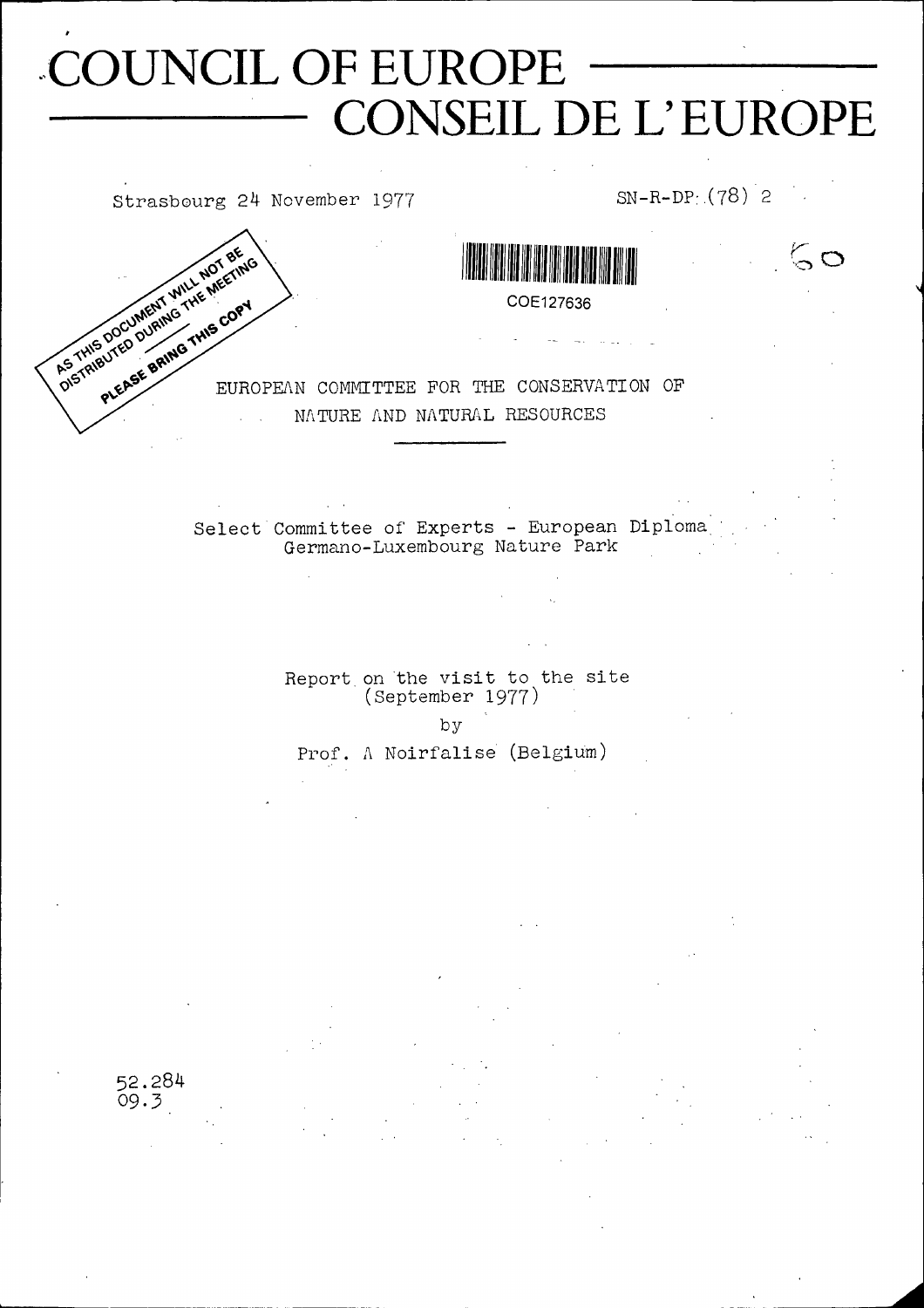We visited the Germano-Luxembourg Nature Park on 5, 6 and 7 September 1977, with Mrs Bauer of the Council of Europe. We wish to thank the authorities who received us and greatly facilitated our task: in Luxembourg, Mr Decker, Forestry Director, and Mr Müller, responsible for nature protection questions; in Germany, Mr Krause, Forestry Director of Rhineland-Palatinate, Mr Feldner, responsible for environmental questions at Trier, Dr Bauer, Head of the Forstamt of Irrel, and Burgomaster Meyer, Chairman of the N P Verein Südeifel.

The park was established in 1965 under a Germano-Luxembourg treaty and received the European Diploma (category C) in 1973-.

## 1. CONSERVATION SITUATION - PROTECTION AND MANAGEMENT MEASURES

Although I did not visit the park when it was first awarded the European Diploma, it is clear to me that the landscape has maintained its character, beauty and value as a place of relaxation and recreation for years. Furthermore, a joint policy has been followed for the past ten years, aimed at reconciling the development of tourism and recreational facilities with the protection of the qualities of the environment. The results of this policy may be seen in the management of the woodlands, open country, streams and villages.

## a. Protection of woodlands

The objective is to maintain the present planted surface and proportion of deciduous trees (about 50%). In Luxembourg, in which privately owned and heavily subdivided woodlands predominate, the state has set aside a subsidy of 30,000 Fr/ha to be allocated to owners for the upkeep or renewal of deciduous plantations. In Germany, in which privately owned forest accounts for  $40\%$  of the total woodland, the forestry department helps with the management of private woods and is thus well-placed to guide owners in the choice of species. By these means the balance between conifers and deciduous trees is satisfactorily maintained from the viewpoints of both aesthetics and recreation.

## b. Protection of rural landscape

No change in land use (reafforestation, deforestation, opening of new quarries etc) can take place without permission, and a landscape impact assessment must be made before it is granted. Reafforestation is prohibited in grazing valleys in particular: it is important that they should remain free from resinous plantations in order to maintain the diversity of the landscape, the quality of the water as a fish habitat and the forest-game balance. Visibly, this policy is being applied with good effect, thanks to the co-operative attitude of the population. When grasslands are no longer grazed, the park services take over from the farmers and maintain them by mowing.

. / .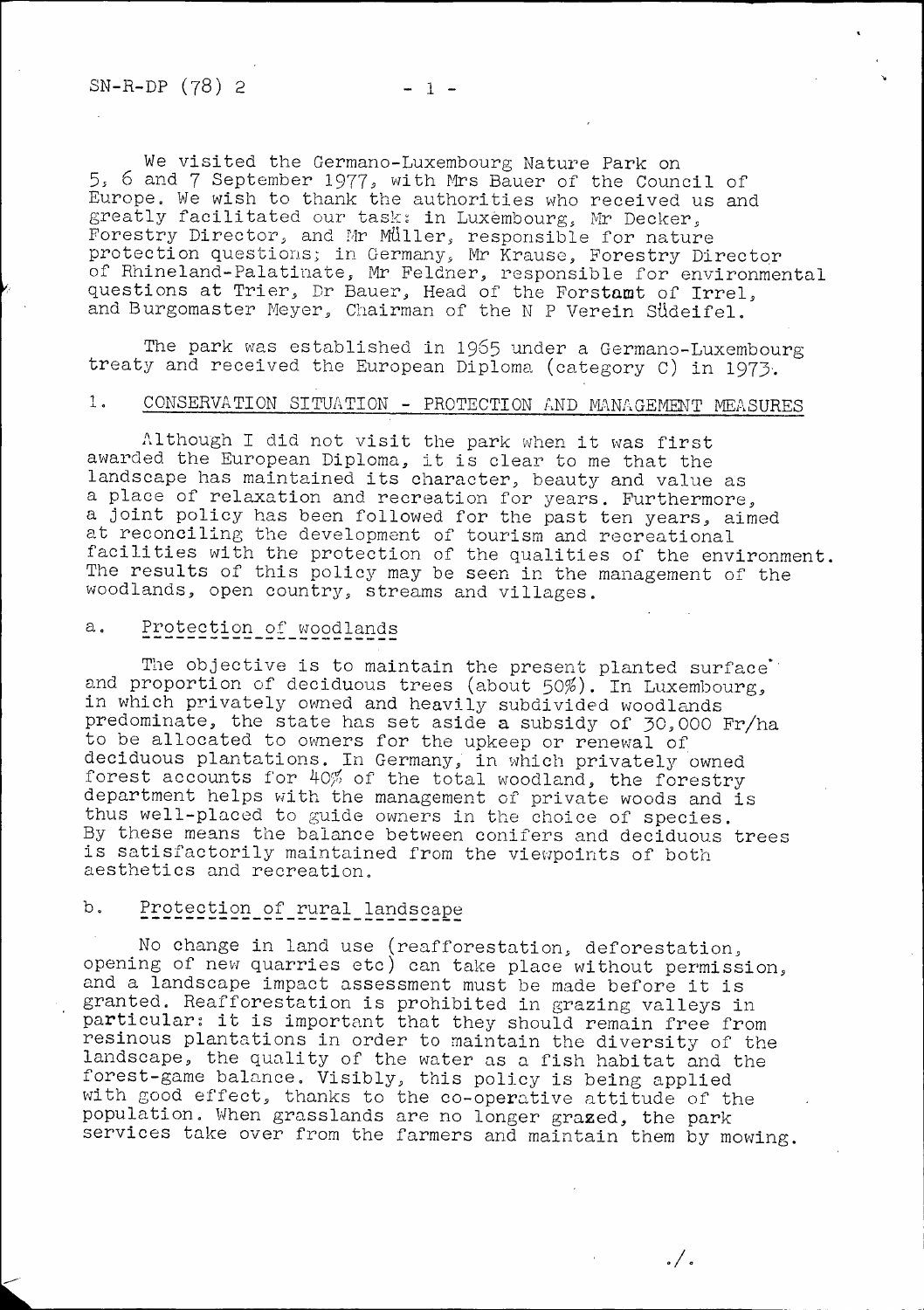$\cdot / \cdot$ 

Other measures have been adopted to protect groves and rows of trees on open land, as well as thickets and hedges. Permission must be obtained before any are removed. Lastly, village public refuse dumps are gradually being closed down, filled in and planted; they have been replaced by central dumps outside the park.

#### c. Protection\_of streams

The prohibition of resinous species and upkeep of valley grasslands are very useful measures in themselves, but additional regulations have been adopted to protect the wooded fringes of streams (willows, alder, shrubs); in addition, no new campsites can be set up along river banks. Sewage treatment plants are being installed at the most important points (Echternach, Beaufort).

On the hills in the German section of the park, a few of the water reservoirs mentioned in the development scheme have now been established. Their purpose is to regulate flood-waters and protect the Sûre valley, and they are to be used only exceptionally for recreational purposes.

#### d. Restriction of town growth

The demand for weekend and holiday homes is considerable as is that for residential (hotels) and recreational (campsites, ponds, swimming pools etc) facilities, and it is the park<sup>1</sup>s function to meet it as best it can. The number of nights spent in the Südeifel Park, for example, has risen from 15,000 in 1958 to 18,500 in 1964, and to 941,000 in 1976; the Echternachbrücke campsite alone admitted nearly 100,000 campers in 1977. Tourist pressure is considerable in the Luxembourg part of the park as well, but it was relatively intense there. even before the park was founded.

Control of residential development and tourist infrastructures is plainly vital to the protection of the landscapes. For this purpose the following regulations have been adopted;

i. No residence in durable material may be put up outside the boundaries of the built-in àrea laid down for each village in . regional or municipal plans. Exceptions are few and of long standing; every projected new building - even within villages requires a permit.

ii. After an initial experiment on the German side, which proved to be merely a real estate speculation on the part of the . promoter, the summer holiday camp scheme has been abandoned.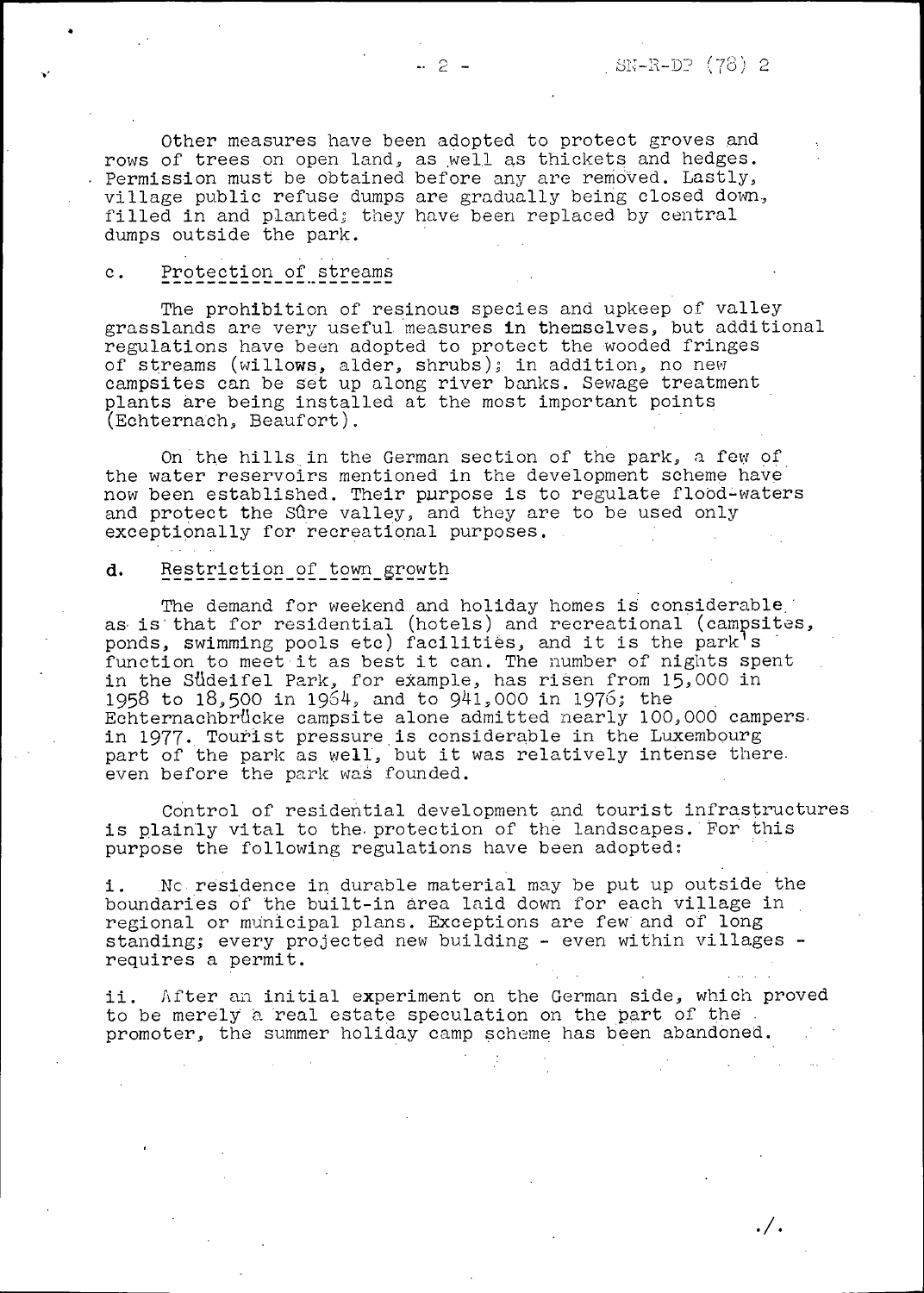iii. Campsites and recreational areas will hereafter be confined to villages or their immediate vicinity, and there will be no more of them along the streams or in the open country Specific measures have been adopted to that effect in Luxembourg, where campsites are particularly numerous and heavily frequented (40 sites within the park boundaries). Although the German section is larger, there are only 16 campsites in it (8 run by public authorities), and no plans to increase. their number.

## 2. PROTECTION OF FLORA, FAUNA AND ARCHAEOLOGICAL SITES

Although the nature park was primarily created to encourage recreation and tourism in an environment of high quality, in recent years the park authorities have also taken steps to protect the flora, fauna and biotopes. Wetlands and orchidbearing calcareous plots have been'inventoried and a procedure for setting up nature reserves has been put in hand in the German section.

Some sites in the Luxembourg section have already been placed on the official list of reserves, eg the Hymenophy1lum rocks and forested ravines in the Luxembourg sandstone area (Schnellert, Kalekapp, Millebaach). A census has also been taken of all old trees with a view to their preservation. Lastly, a proposal has been made to set up a foresty reserve in the Penzebierg(near Kautenach, on the edge of the park), where there is an extensive stand of <u>Narcissus pseudonarcissus</u>, the only one in Luxembourg.

With regard to fauna, mention should be made of the Bollendorf Ornithological Centre (1976) in which eagle owls are being acclimatised before release. The Grand Duchy has published a list of protected plants and animals.

A great effort has also been made to protect and enhance the archaeological sites (Roman villas at Echternach, Irrel and Bollendorf; temple of Ernzen; Celtic sites at Ferschweiler).

Lastly, a forest museum has been opened together with an ecological.walk and two small botanical gardens containing 33 species of orchid, in the forest of Ernzen'and the neighbouring area.

#### 3. FACILITIES AND IMPROVEMENTS

In 1972, to meet the demands of tourism and recreation, the park authorities drew up a development plan extending to 1985. The plan provided for a great many innovations, but economic circumstances have slowed its implementation. It is now the

 $\cdot /$  .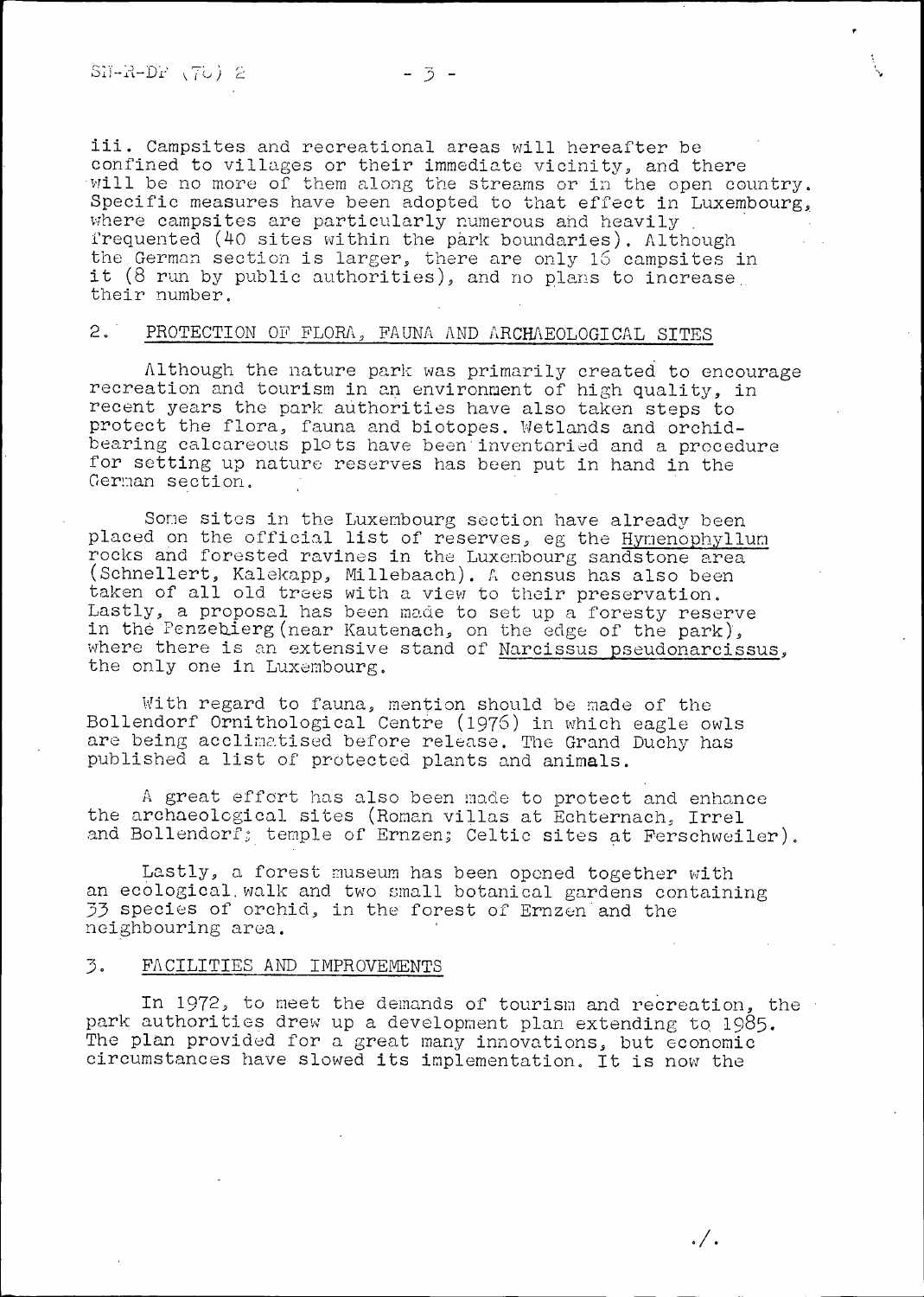opinion of the park management that with the existing facilities, which are already substantial and costly to keep up, the first stage of development can be regarded as complete; in future, money and work will be invested in upkeep and improvement of the landscapes. I find this a wise decision, as the pressure exerted on the park by tourism and recreation is already considerable and might quickly get out of hand in some places, for instance the Sure valley.

Facilities completed or under construction include the followings

- a. a few "heavy" items:
- pools and recreational centres of Weiswampach, Echternach and Wiersdorf
- recreational facilities at Bollendorf
- campsites and swimming pools in various places
- animal park at Hosingen
- b. a large number of "light" items;
- youth camps, circular walks, hiking trails, bridlepaths, long-range trails (Our-Sûre), frontier bridges, refuges, small parking grounds, rest and picnic bays etc.

Most of these facilities harmonise well with the villages or scenery, although we noticed a few exceptions, such as the Berdorf recreational centre and, above all, the Hosingen game park.

This site, whose original purpose (for which the authorisation was granted) was to illustrate the local, forest fauna, is rapidly acquiring the character of a fun fair, a centre for commercial exploitation and real-estate promotion, as is often the case when certain well-known financial agencies launch out into "promoting" nature as a convenient cover for other purposes.

#### 4. . LEGISLATIVE BASIS AND REGULATIONS

Only with an appropriate legislative infrastructure is it possible to manage a protected area of such great extent (78,400 ha), divided between two governments whose objective is to reconcile the conservation of the landscape and nature with the sustained growth of recreational and tourist facilities.

 $\cdot / \cdot$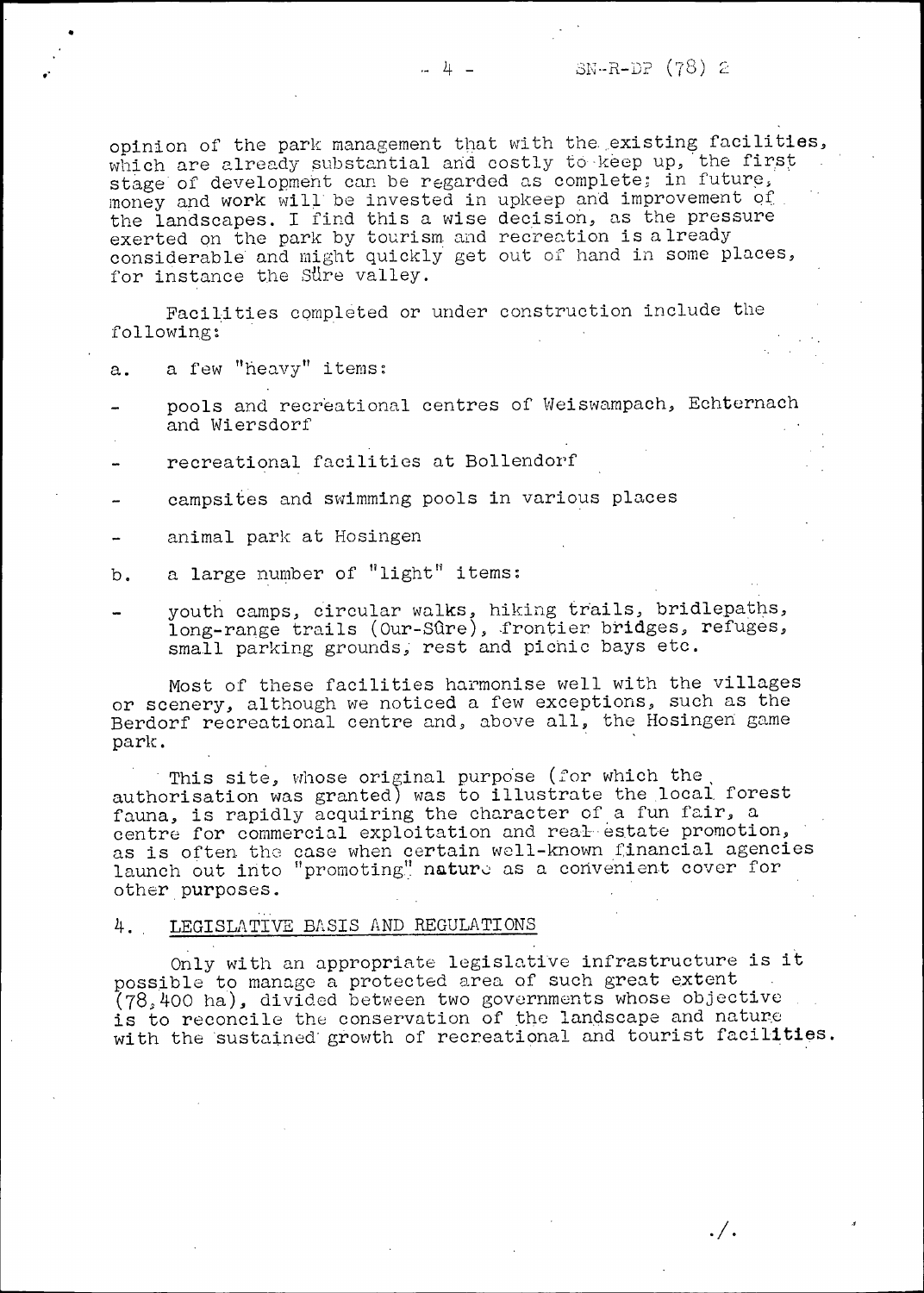\*

On the German side, the park is governed by the Regional Development Act **(T965)** which defines' the concept and provisions to be applied to "Naturparke" (protection of landscape and forest, designation and demarcation of "Kernzone" or quiet areas. The Act also prescribes the drawing up of a "landscape plan**<sup>y</sup>** which was in fact published in **1972.** The provisions of this Act have been confirmed and supplemented by the Order of 25.6.1971, which lists prohibitions and obligations relating to the conservation of the landscape and surface water, traffic on country lanes, camping and improvements liable to alter the appearance of the terrain. Needless to say, the Südeifel park is also covered by the German Nature Protection Act.

On the Luxembourg side, the relevant legislation is the Conservation of Nature and Natural Resources Act (1965), which contains specific provisions relating to maintenance of the landscape (clearing and reafforestation, protection of trees, plants and animals,conversion of consolidated landholdings into meadows etc). The Order of 15.4.1967 regulates details of- campsite installations and facilities. Lastly, residential developments are subject to the 1973 Regional Development Act.

Although these legal instruments differ in the two countries, their objectives converge and are in a sense capped by the Gerrnano-Luxembourg treaty (1965), which provides a framework of guidelines relating to landscape, pedestrian traffic and vehicle parking. It also sets up a management commission.

These laws and regulations existed in 1973; the only new development is the recently enacted Federal German Nature Protection Act, which changes nothing in the legal status of the park. The new Luxembourg nature protection bill is. still being debated.

## 5- FINANCIAL RESOURCES

It is difficult to evaluate the actual funds assigned to the Luxembourg section of the park,' for it has no corporate status and appears in different sectors of the state budget, eg forestry (forestry work, nature protection, recreational facilities), tourism and public health. The park also receives funds originating in contributions to local tourist offices.

The present annual budget of the German<sub>o</sub> section (Sudeifel park) is approximately 300,000 DM (700 DM/km<sup>2</sup>), 4/7 of which is paid by the Land and 3/7 by local authorities (Kreis, Gemeinde) and the Verein (municipal contributions).

./.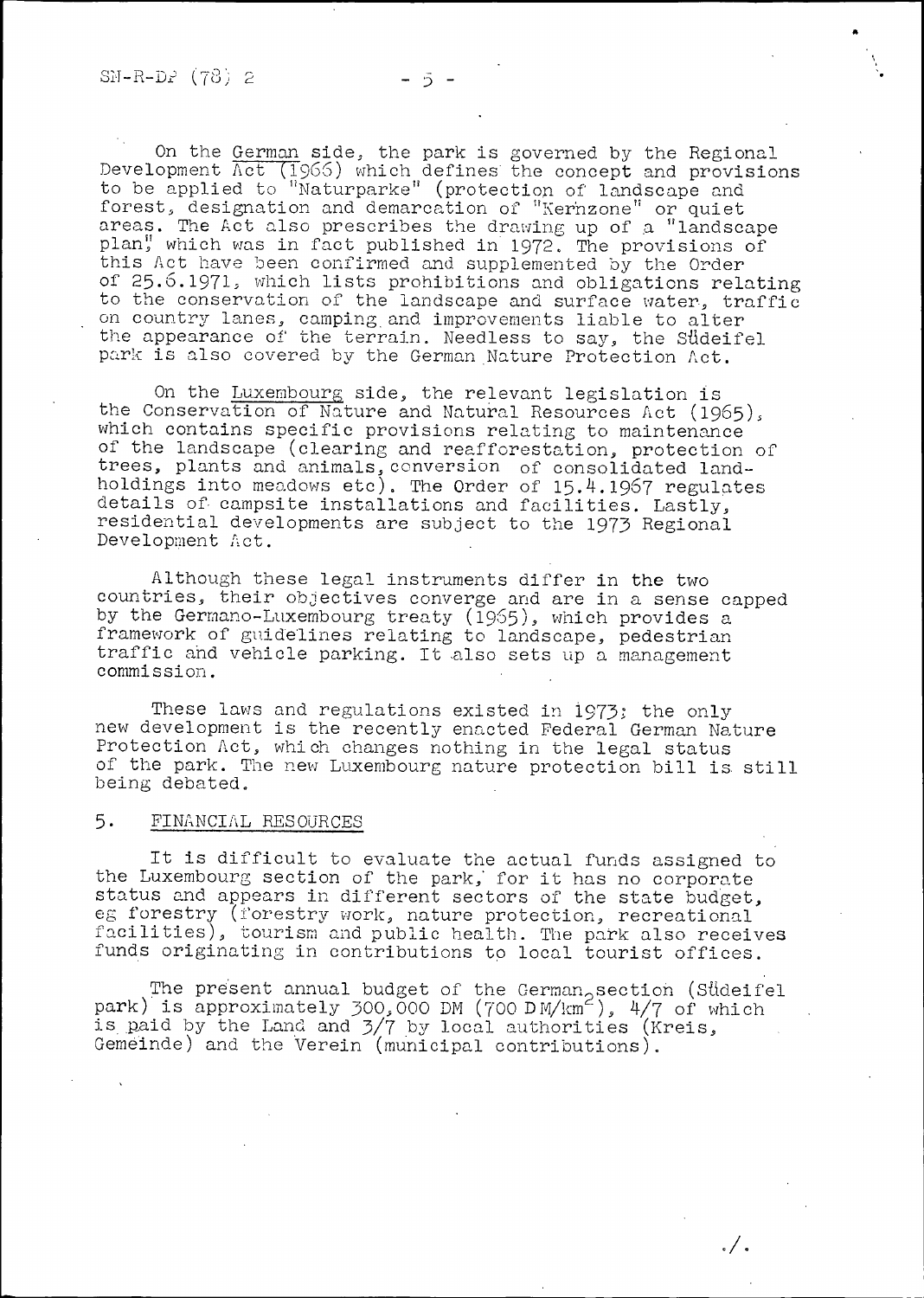The bulk of the budget still covers developments in progress; however, forestry department maintenance teams have been set up in both parts of the park and they naturally have their own operating budget.

 $5 - 5$ 

#### 6. CONCLUSIONS.

At the end of this examination we believe we can affirm that the- Germano-Luxembourg nature park continues to meet the standards, established for protected areas in Category C. In particular, it has a well-prepared development plan, a regular budget and a full complement of regulations which can be used to control the growth of tourism while .preserving the character and beauty of the landscape.

In comparison with 1973, the situation has progressed favourably in various respects:

- a. There are many improvements, but on the whole they are incospicuous and well-integrated; they contain and channel the influx of visitors and residents so that their impact does not interfere with the preservation of landscape and environment.
- b. Projects specifically concerned with conservation (of flora, fauna, aesthetic, biological and archaeological sites) now receive more attention than formerly. In our view these have distinctly improved the park's image for many visitors.
- c. Those in charge of the park's management have jointly prepared and perfected a system of co-operation with local authorities and public departments so as to ensure a balance between the basic functions - scenic, recreational and biological - of the area.

We should like to conclude by drawing the attention of the Council of Europe experts to four points:

- 1. The Hosingen game park (Luxembourg), whose regrettable evolution we mentioned above, is now a centre of uncontrolled development; measures to redress the situation might very usefully be taken, and the park authorities should be authorised to keep the site under surveillance.
- 2. The hamlets near the Sûre in the southern part of the park are under such intense pressure from camping and recreation that they are in danger of being overwhelmed by excessive. or jarring peripheral development. An appreciable moderation